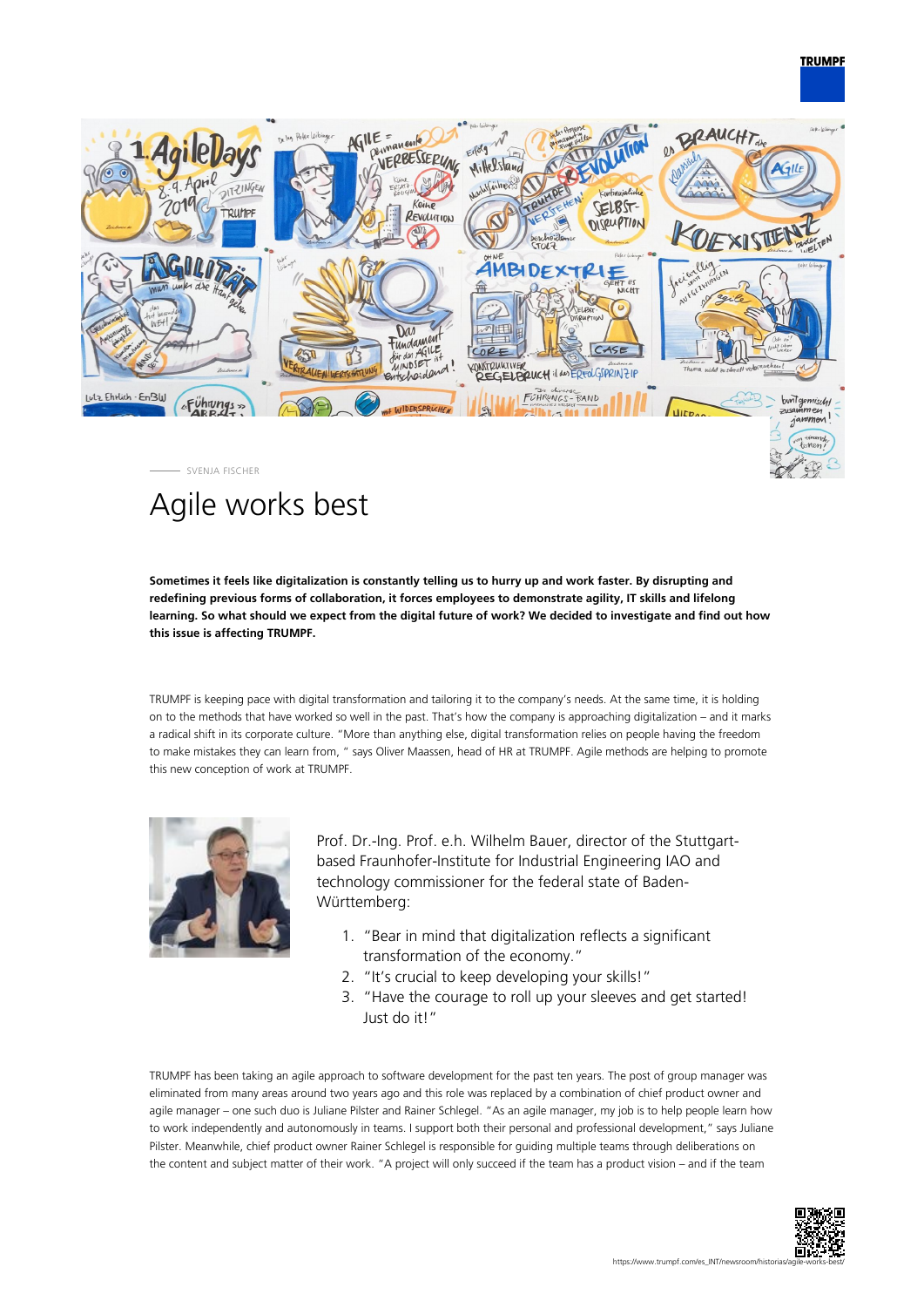collaborates to find the best way to achieve that vision. They need to be able to thrash out the content of their work with someone who is in charge of that product without fear of getting a poor performance assessment from a line manager." This is the only way to maximize a team's freedom and creativity while allowing each individual to contribute their ideas to the overall system.

#### **Delegating responsibility: success through teamwork**

"Managers need to delegate responsibility to the team and trust them to get the job done," says Pilster. The team organizes itself and takes responsibility for its own actions, for example by helping to choose new team members. Most of the coaching and support the team needs for its work come from a scrum master, who is tasked with improving the way in which the team works together within the organization. The scrum master can mediate between individual team members, other related teams and managers in situations where the team is unable to overcome obstacles on its own. Communication is the key in these cases.

"There are certain tasks where agile might not be the best approach, however. That's why we're not aiming to abandon methods that have worked well for TRUMPF in the past, but rather to combine both approaches," says Schlegel.



Agile methods have long been used in software development, but now they are making inroads into other areas such as mechatronics. The fully automated [TruLaser Center 7030](#page--1-0) was developed using agile methods.

– Andreas Weise



(From left to right) Livia Greisiger, Kai-Uwe Hüber, Daniela Schindler, Julian Gergen, Daniel Stannard (computer science trainer) and Torsten Klaus (group manager for technical apprenticeships) with their 'TRUMPF cube' – in this case a digital key box.

– Andreas Weise

### **What does agile working look like in practice?**

The best way to successfully adopt agile methodologies is to learn them from an early stage. "We need even more support from the government in training and developing people's agile skills. We need to make digitalization a fundamental part of primary, secondary and higher education," says Maassen. That's why TRUMPF has already incorporated elements of work 4.0 in its training programs for young talent. TRUMPF was the first company in Germany to employ a dedicated trainer for the topic of connected industry, whose mission is to prepare young trainees for digital working environments and provide them with the necessary skills.

#### **TRUMPF fosters young talent's digitalization skills**

One example of this approach is the TRUMPF cube initiative – a collaborative, interdisciplinary development project for students enrolled on a co-op work-study program at Baden-Wuerttemberg Cooperative State University (DHBW). The project covers everything from the modelling and construction of the cube right through to its marketing. The metal cube's dimensions are fixed, but the students can apply their creativity to deciding what function the product should have. One of the designs the students came up with was a digital key box, in which a mechanical claw automatically ejects keys from the cube via a 3D printed ramp at the push of a button. The interdisciplinary nature of the TRUMPF cube project makes it a genuinely collaborative process. This example brought together electrical engineering students to handle the electronics, mechanical engineering students to plan the individual components and produce them on a 3D printer, and computer science students to program the cube. "This type of collaboration is a particularly powerful learning experience because



**TRUMPF**